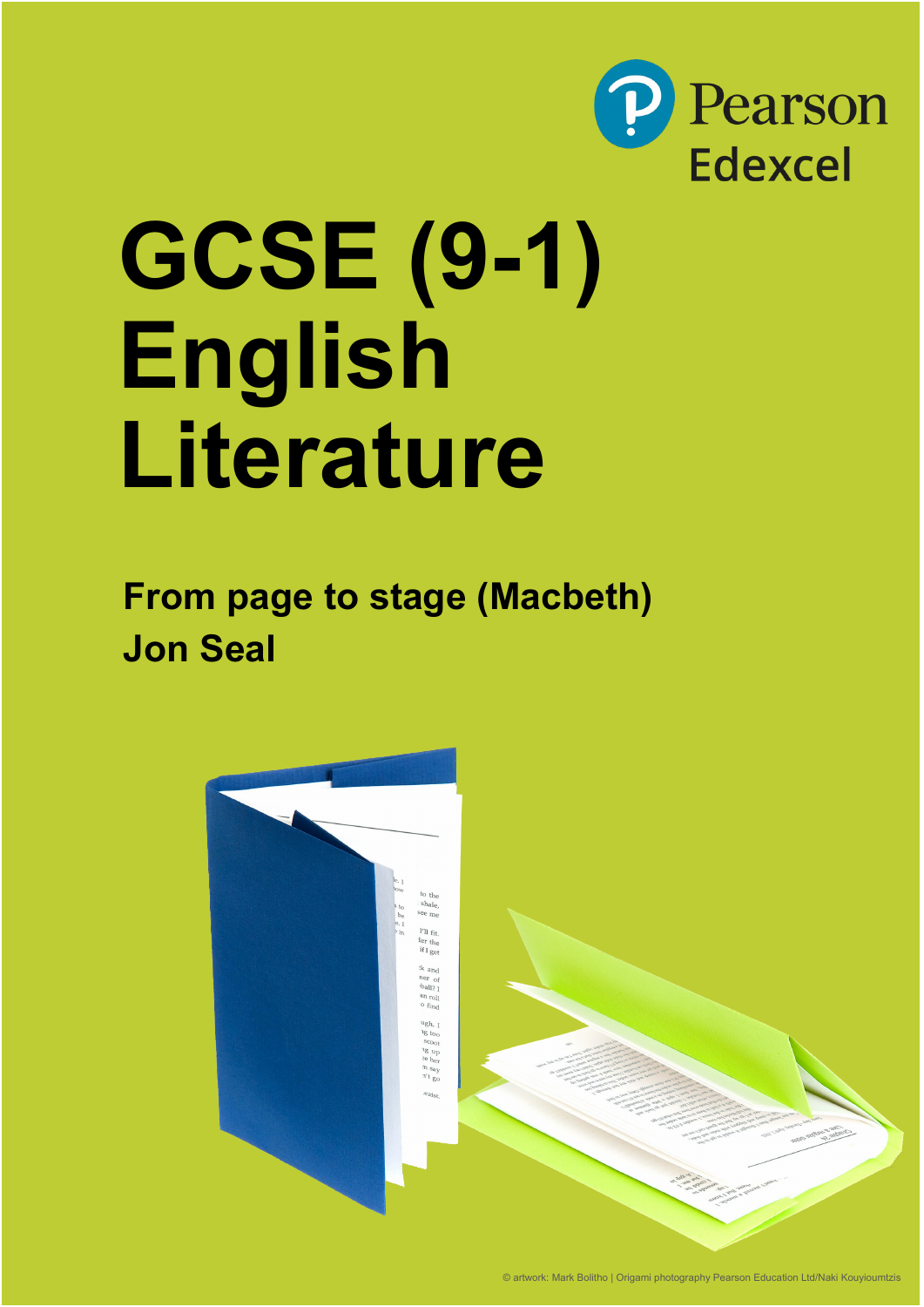



# **From page to stage - using Macbeth**

# 80 minutes

This workshop explores techniques used by actors when preparing the play. We will think of students as actors and directors. Can we tweak these exercises, so they can be welded into the English classroom?

We will focus on Lady Macbeth's character and use our findings to prepare for an exam-style essay question.

All activities will be taken from '21 creative approaches to Macbeth', which will be given to participants at the end of the workshop.

# **1. Warm ups**

- a. 'Change places if'
- b. Speed interviews
- c. Status line

# **2. Macbeth in 8 photos -** *Plot*

In groups of 4 or 5, reduce the play to the 8 most important photos. Add 8 key quotations. Present to the rest of the group.

#### **3. Lady Macbeth's tour of Inverness Castle -** *Setting*

Working in pairs, as Lady Macbeth draw a map of Inverness Castle in 3 minutes. Try to include key places eg. the banquet hall, the room in which Duncan will be killed, Lady Macbeth's room when cared for by the Gentlewoman etc.

Change partners. In pairs, A is Lady Macbeth, B is a journalist. Using the map, A takes B on a tour of the castle before the play starts.

Swap roles, B takes A on a tour of their castle just before Lady Macbeth's death.

Individually, write down 5 ways in which the setting might effect or reflect Lady Macbeth's character.

Share these with the rest of the group.

#### **4. Revolving hot seats - character**

Jon presents as example hot seat - Lady Macbeth. How do we adapt this for the classroom and make it less 'dramery'?

5 groups of 4 participants are given 4 minutes to storm a character from the play. All ideas are written in a spidergram on a large sheet of paper.

Each individual goes to a separate group to be interviewed for 3 minutes as their character. Interviewers make notes.

After 3 minutes, the groups rotate.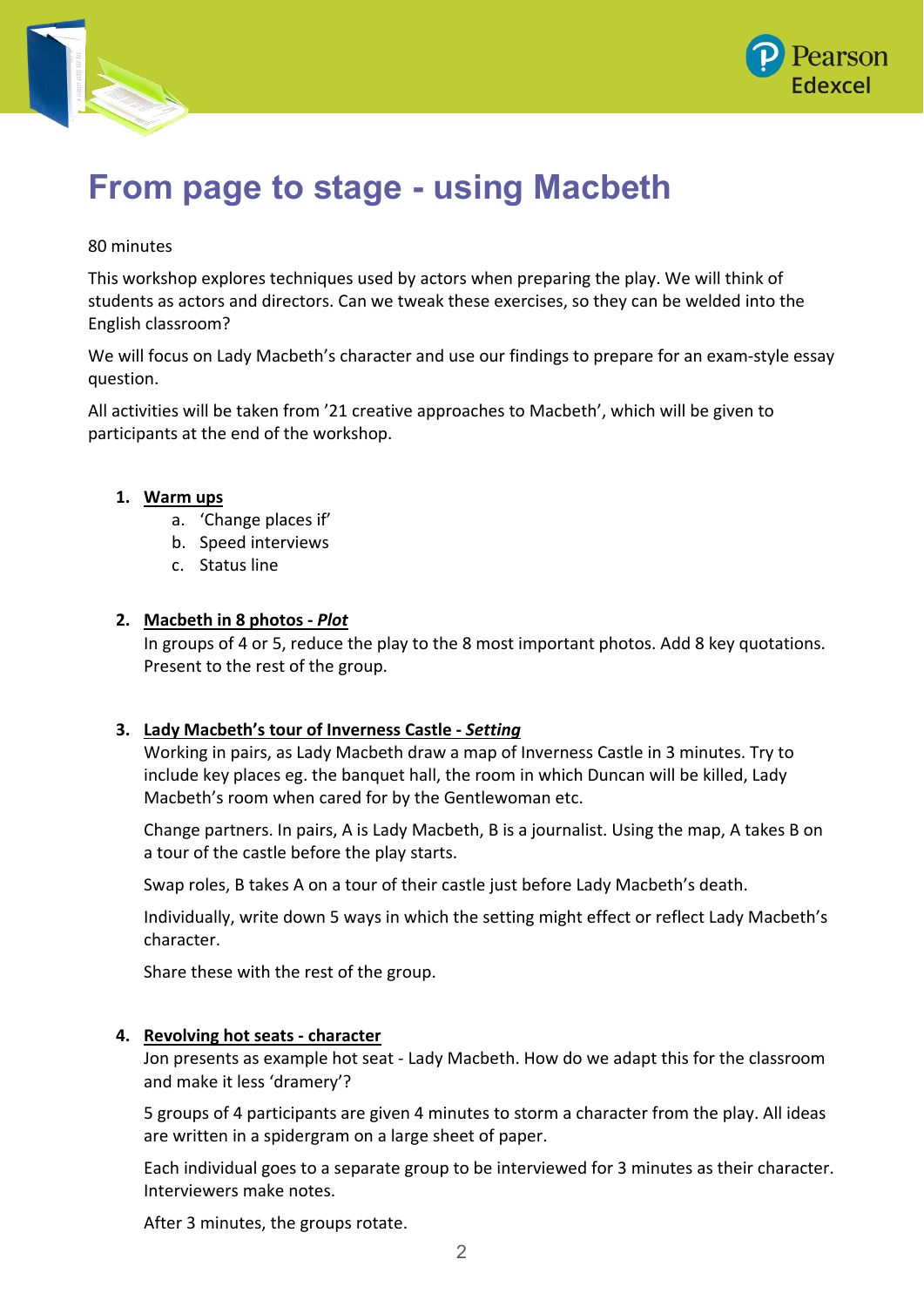



Back to original groups and share our findings.

# **5. Speed directing**

A is an actor about to play Lady Macbeth. The rest of group (4 or 5) has 2 minutes exactly to brief them on everything they know about the character.

# **6. Marking the moment – character and language**

Working in pairs, A and B prepare a section of a speech or scene (eg. Act 3, sc. iv.)

Working in fours. A and B present their extract to C and D.

At any point C or D can shout, 'Stop' and ask a question (eg. 'I dare do all that may become a man' – 'Stop. Macbeth, what is your decision at this moment? Why?'). The actor must answer in role. When the questioner is happy with the response, they shout, "Go". A and B continue.

# **7. A Silent discussion - theme**

Individuals in the group sit around a large sheet of paper. Each student has a pen. The subject for discussion is written in the middle of the sheet eg. *Lady Macbeth is a victim*. Students discuss this subject but can only do so in writing. They can work as a large group, as pairs or even individually, entering into dialogue and debate but this must be in writing no talk!

#### **8. Let's all be examiners**

Pairs write exam-style questions based on Lady Macbeth. They hand these to another pair.

#### **9. Collaborative silence**

A and B use the above 'Silent discussion' techniques to explore a collaborative answer to the exam-style question they have been given.

#### **10. Viva Lady Macbeth**

Working in fours, A and B talk through their proposed answer to the 'examiners'. C and D can ask detailed questions of A and B's answer (as in a viva).

#### **11. A la carte.**

Time for participants to choose one or two activities from the list, which we haven't covered.

#### **12. Can we use this approach in the English classroom?**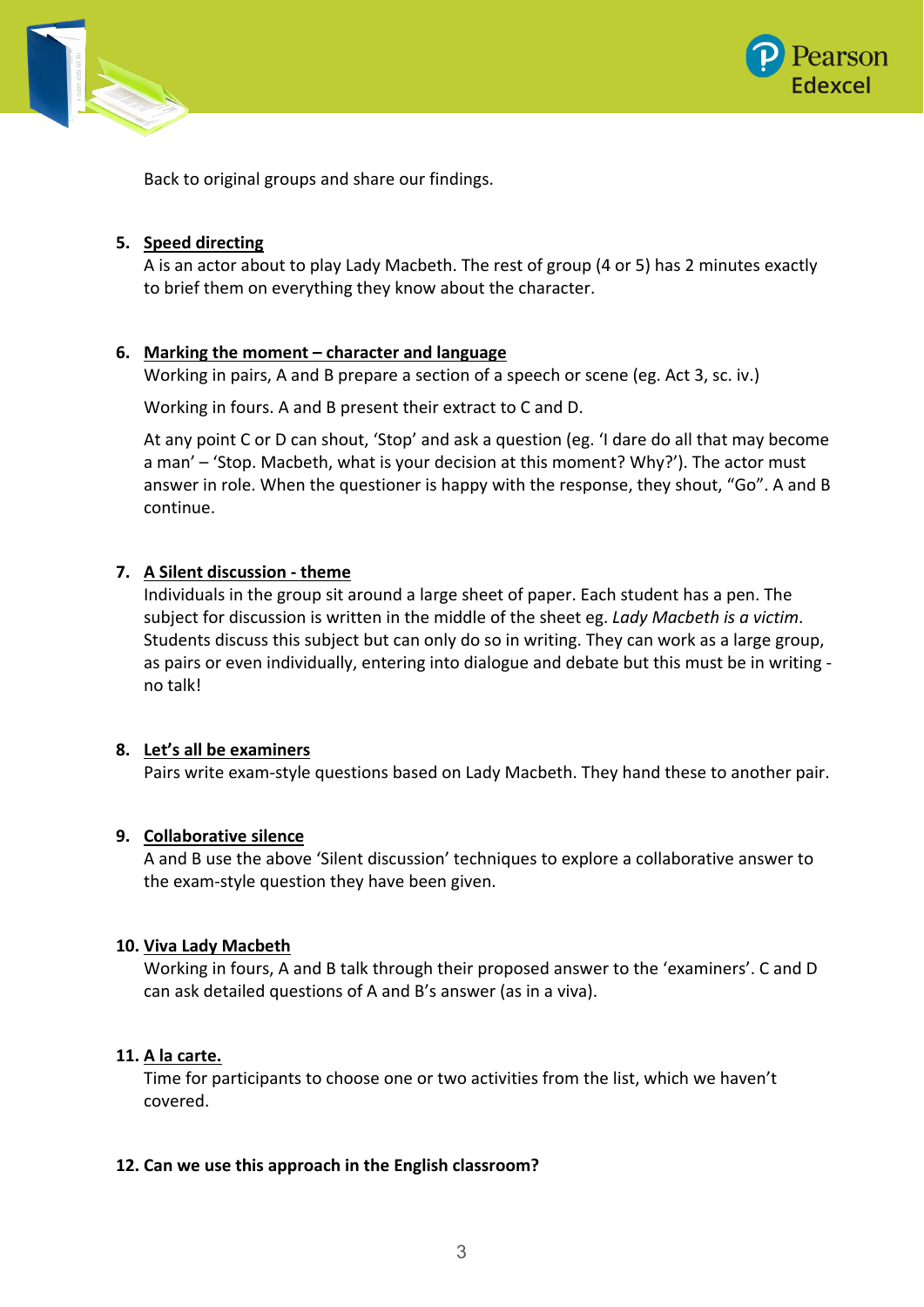



# **21 creative approaches to Macbeth**

# **1. Status line**

Write the names of characters from the play on separate cards. Each class member is given a card (there may need to be 2 or 3 Lady Macbeths). The class has to stand in line according to their characters status at the beginning of the play. Repeat for the middle and the end of the play. Why have you chosen to stand in this position?

# **2. Theme satellites**

Write a theme on a card eg. ambition. Place it in the middle of the room. Give each individual a card with a character's name on it. Satellite your character around the theme, according to relevance. What evidence do you have to back up where you are standing?

# **3. Macbeth in 8 photos**

In groups of 4 or 5, reduce the play to the 8 most important photos. Add 8 key quotations. Present to the whole class.

# **4. Lady Macbeth's tour of Inverness Castle**

As Lady Macbeth, draw a map of the castle. This can be detailed and reflective (backed up with evidence from the text) or a timed sketch. Try to include eg. the banquet hall, the room in which Duncan will be killed etc. In pairs, A is Lady Macbeth, B is a journalist. A takes B on a tour of the castle before the play starts. Swap roles, B takes A on a tour of their map just before Lady Macbeth's death.

# **5. A silent discussion**

The group sits around a large sheet of paper. Each student has a pen. The subject for discussion is written in the middle of the sheet eg. Lady Macbeth is a victim. Students discuss this subject but can only do so in writing. They can work as a large group, as pairs or even individually, entering into dialogue and debate but they must not talk, only write!

# **6. Let's all be examiners**

Pairs write exam-style questions. They hand these to another pair who write collaborative answers. When finished they are handed back to the 'examiners' for marking.

#### **7. Collaborative silence**

Use the 'silent discussion' technique to create a collaborative answer to an exam-style question. Use the resulting sheet as notes to be used by individuals for their own answers.

#### **8. Revolving hot seats**

In groups, students are given a character from the play to research, individuals go to other groups in the class to be interviewed as their character. The interviewers make notes.

#### **9. Actors and directors**

Pairs are given a short extract/speech from the play. A is the actor, B is the director.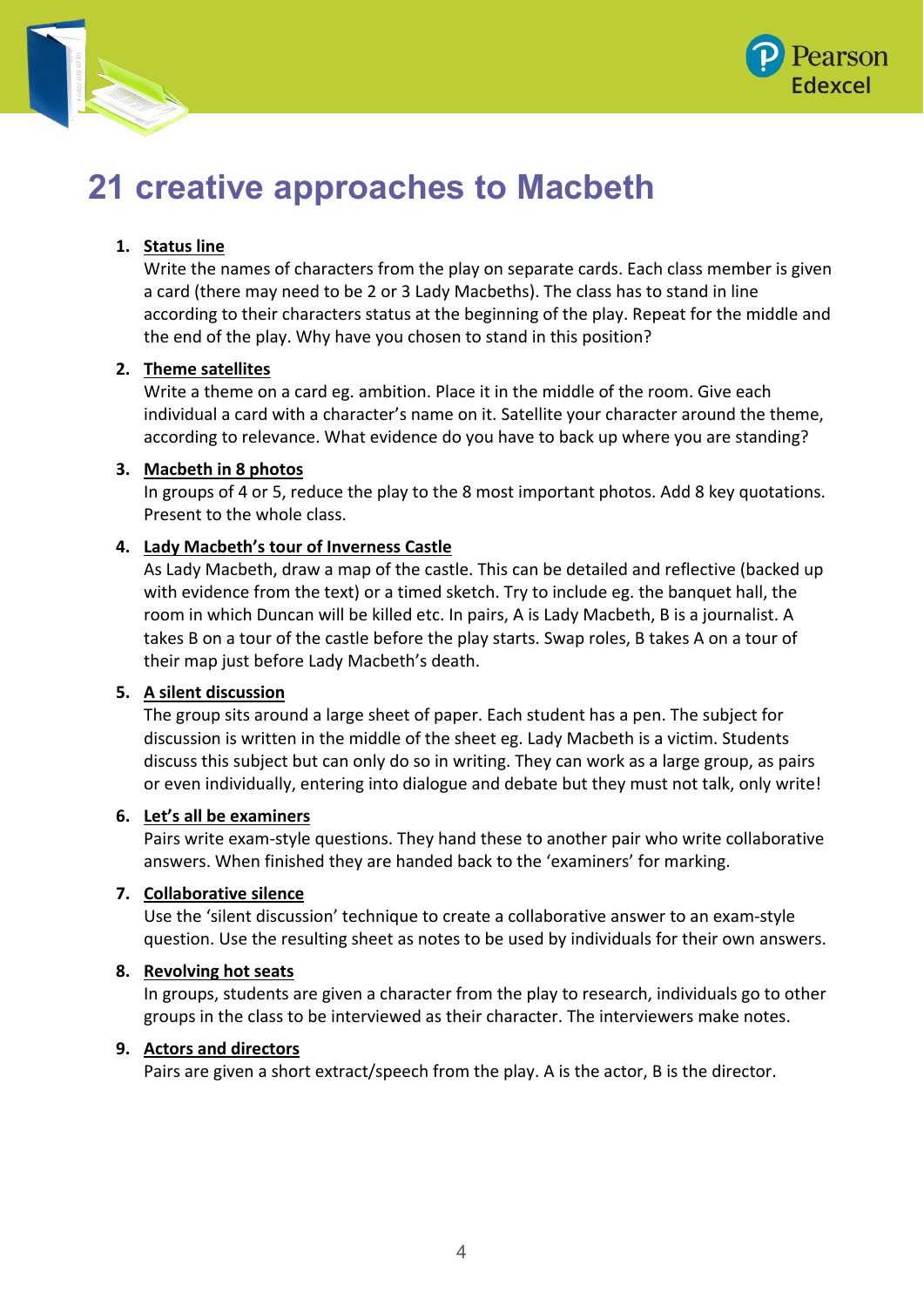



# **10. Speed directing**

A is an actor about to play eg. Lady Macbeth. The rest of group (4 or 5) has 2 minutes exactly to brief them on everything they know about the character. The individual actors then tell the rest of the class what they have found out.

#### **11. Globe time traveller**

A is a time traveller who has just got back from their visit to the Globe. B is an excited journalist who has the scoop to interview them.

# **12. What's outside like?**

Take the group into the school playground to perform the witches' scene. (This exercise not only reminds us that in Shakespeare's day the play may well have been performed in the open air but also the reliance of language to create tone, atmosphere and setting.)

#### **13. Design your production**

Draw a set design and two costumes for your production of Macbeth. It could be set in eg. a dystopian future, the world of high finance, 1970's New York, Brexit Britain etc.

# **14. Pitch your production**

In groups, A and B are hard-nosed (and not easily impressed) artistic directors of a theatre. One at a time, B, C and D pitch their production ideas to A and B. A and B decide which production to commission and give their feedback.

# **15. Bill's big idea**

A is William Shakespeare with a great idea for a new play – Macbeth. He has to pitch his idea to Philip Henslowe and a group of financiers. (Particularly good for exploring context eg. the ever-nervous financiers are concerned about offending King James, bringing witchcraft on to the stage etc.)

#### **16. Guilty Lady Macbeth**

Write and present the opening prosecution speech for Lady Macbeth's trial.

# **17. Innocent Lady Macbeth**

Write and present the opening defence speech for Lady Macbeth's trial.

#### **18. Lady Macbeth on trial**

Develop the above into a full-blown trial with witnesses, a judge and jury.

#### **19. Boxing dialectic**

A faces B. A argues the witches are to blame. B argues they are just victimised old women with no real power. After 2 minutes a bell rings, A and B return to their corners where their group has one minute to coach them with further arguments. Ding–ding, back for round 2 on so on.

#### **20. Marking the moment**

Prepare a section of a speech or scene eg. Act 3, sc. iv. A (and B) present speech/scene. At any point members of the audience can shout, 'Stop' and ask a question (eg. 'I dare do all that may become a man' – 'Stop. Macbeth, what is your decision at the moment? Why?'). The actor must answer in role. When the questioner is happy with the response, they shout, "Go" and the actors continue.